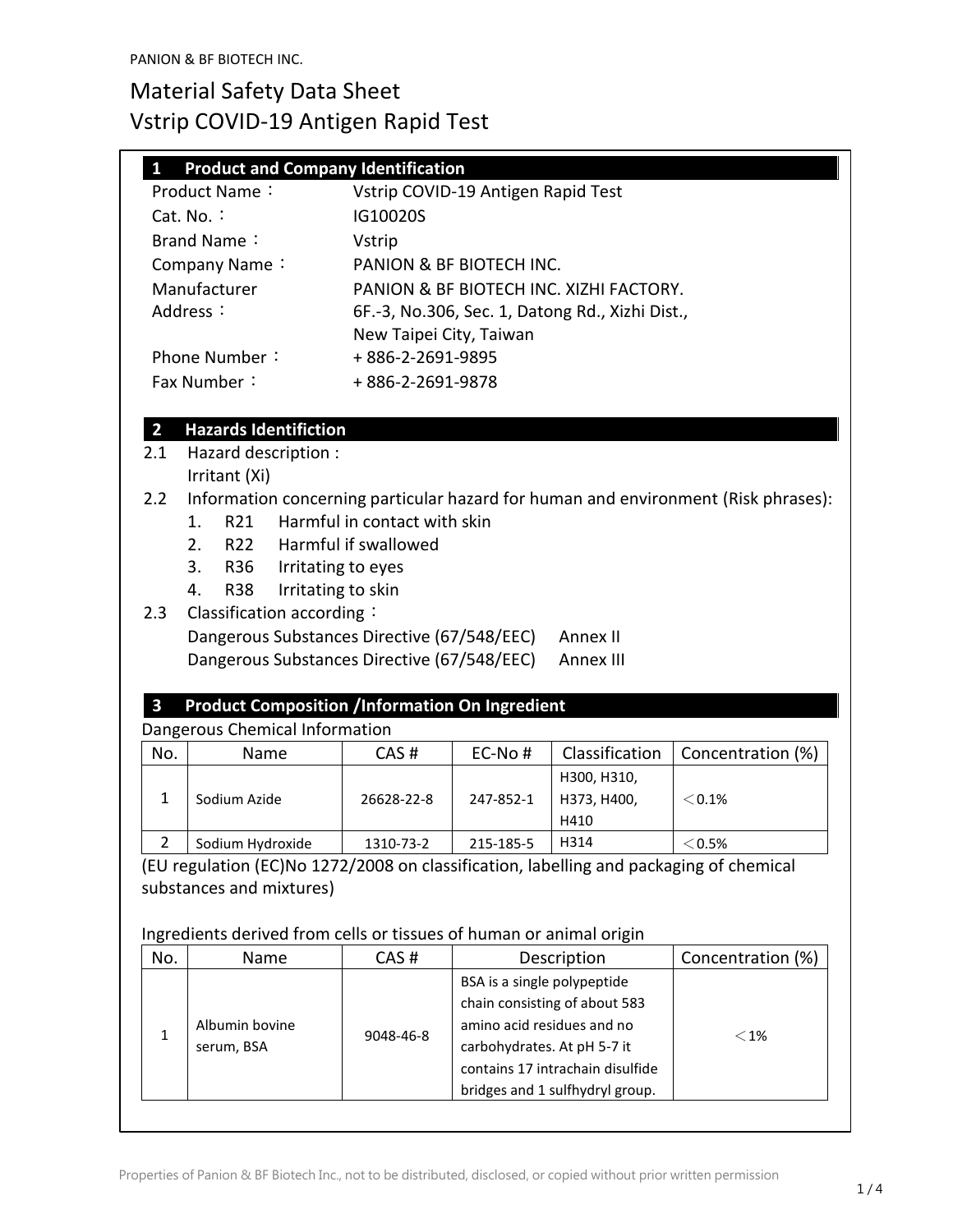### **4 Hazardous Information**

In case of contact may cause irritation of nose and throat and difficulty in breathing, a burning sensation in the nose and throat and coughing. May cause skin irritation and burns and mucosal irritation of eyelids, nasal and oral passages. Primary Routes of Entry: Eyes, inhalation and ingestion.

#### **5 First Aid**

- 5.1 Inhalation: Move casualty to fresh air and keep at rest. Get medical attention if symptoms persist.
- 5.2 Eyes: In case of eye contact, rinse with plenty of water and seek medical attention immediately.
- 5.3 Skin: Immediately flush with plenty of water for at least 15 minutes while removing contaminated clothing and wash using soap. Get medical attention immediately.

#### **6 Fire and Explosive Data**

- 6.1 Extinguishing Media: Product is not flammable. Use appropriate media for adjacent fire. Cool containers with water, keep away from common metals.
- 6.2 Fire-fighting procedures: Use carbon dioxide, dry chemical powder or appropriate foam to extinguish.
- 6.3 Hazardous combustion products: Emits toxic fumes under fire conditions.

#### **7 Accidental Release Measures**

- 7.1 Personal precautions:
	- 7.1.1 Respiratory protection: If necessary use an approved respirator.
	- 7.1.2 Eye protection: Wear chemical safety glasses with a face shield for splash protection.
- 7.2 Skin and body protection: Wear rubber gloves, apron and other protective clothing appropriate to the risk of exposure.
- 7.3 Environmental precautions: Cleanup personnel need personal protection from inhalation and skin/eye contact. Evacuate and ventilate the area.

#### **8 Physical and Chemical Properties**

- 8.1 Stored at 15-30℃.
- 8.2 Once opened should be used immediately.

#### **9 Exposure Controls / Personal Protection**

- 9.1 Respiratory protection: If necessary use an approved respirator.
- 9.2 Eye protection: Wear chemical safety glasses with a face shield for splash protection.
- 9.3 Skin and body protection: Wear rubber gloves, apron and other protective clothing appropriate to the risk of exposure.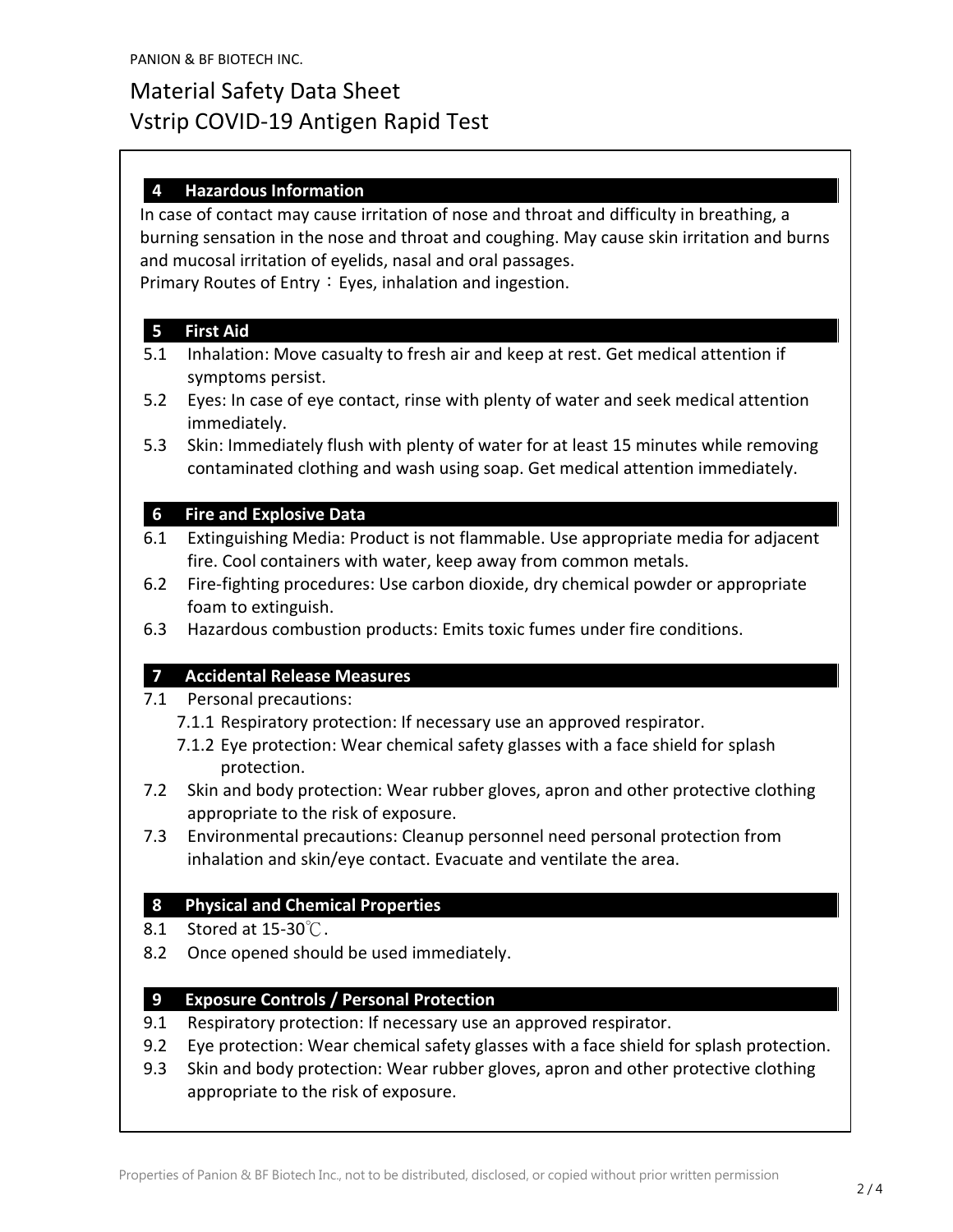9.4 Other Recommendations: Provide eyewash stations, quick-drench showers and washing facilities accessible to areas of use and handling.

#### **10 Physical and Chemical Properties**

- 1. Physical state and appearance: Solid.
- 2. Liquid pH: 6-8.
- 3. Boiling Point: Not available.
- 4. Melting Point: Not available.
- 5. Critical Temperature: Not available.
- 6. Vapor Pressure: Not applicable.
- 7. Vapor Density: Not available.
- 8. Volatility: Not available.

#### **11 Stability and Reactivity Data**

- 1. Stability: Stable(at 15-30℃).
- 2. Instability Temperature: Not available.
- 3. Conditions of Instability: Not available.
- 4. Incompatibility with various substances: Avoid contact with strong oxidizing agents, acids, alkalis, heavy metal.

#### **12 Ecological Information**

- 1. Ecotoxicity: Not available.
- 2. BOD5 and COD: Not available.
- 3. Products of Biodegradation: Not available.
- 4. Toxicity of the Products of Biodegradation: Not available.
- 5. Special Remarks on the Products of Biodegradation: Not available.

#### **13 Disposal Considerations**

Not available.

#### **14 Transport Information**

| UN-Number<br>ADR, RID, ADN, IMDG, IATA                           | Not regulated |
|------------------------------------------------------------------|---------------|
| UN proper shipping name<br>ADR, RID, ADN, IMDG, IATA             | Not regulated |
| Transport hazard class(es)<br>ADR, RID, ADN, IMDG, IATA<br>Class | Not regulated |
| Packing group<br>ADR, RID, ADN, IMDG, IATA                       | Not regulated |
| Environmental hazards                                            | Not regulated |